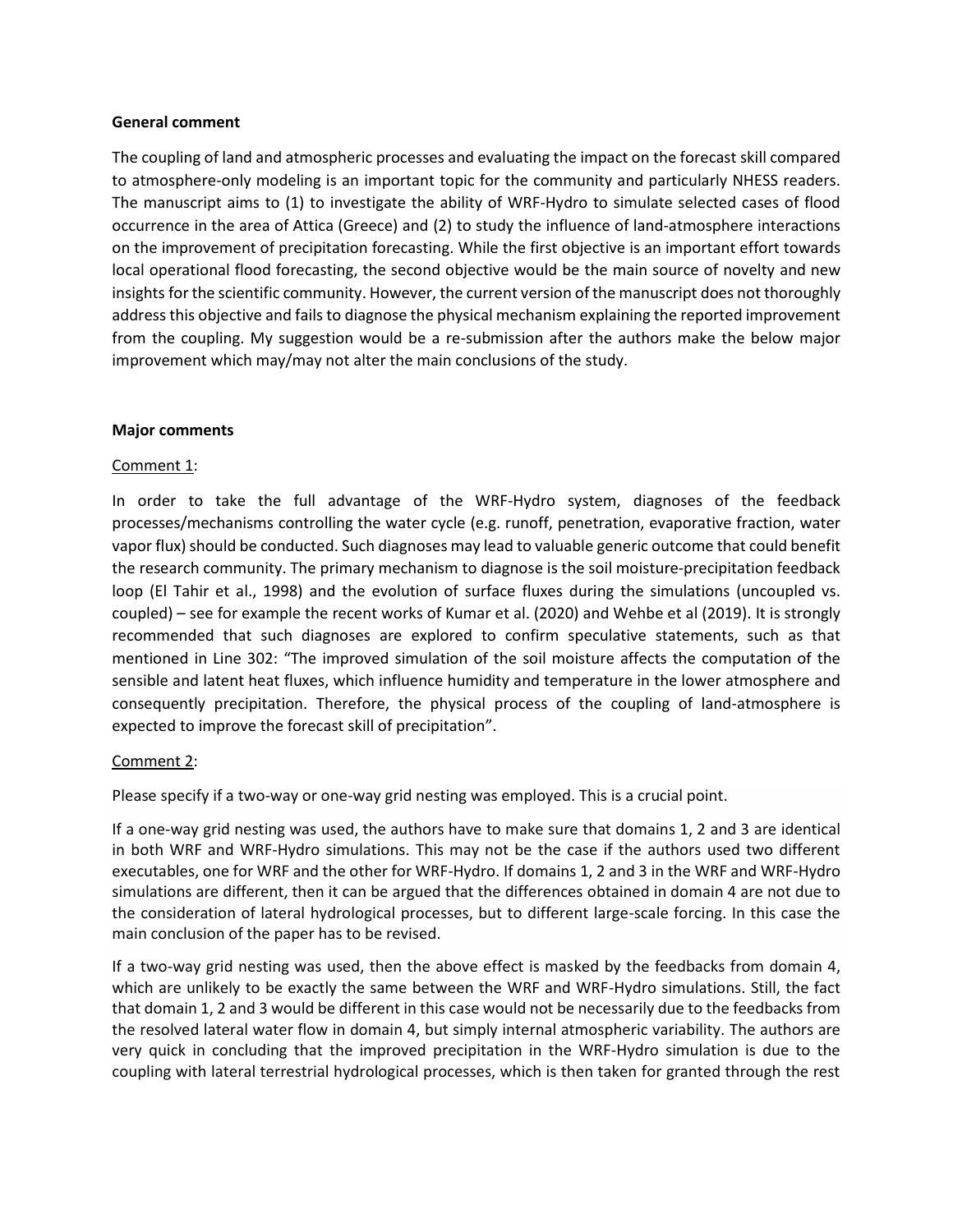of the manuscript. But in my opinion, this improvement would rather be due to atmospheric internal variability, which is a well-known limitation of regional atmospheric models (e.g. Rassmussen et al. 2012).

So in any case the authors have to provide an estimation of internal atmospheric variability, in order to prove that the claimed improvement in modeled precipitation with WRF-Hydro is not the result of a random realization of the considered atmospheric situation. In other words, the authors have to provide an ensemble and assess the robustness of a potential improvement with WRF-Hydro. The ensemble could be generated, for example, by disturbing the initial condition, or by using the GEFS ensemble forecast runs. This ensemble could simply be generated, for example, by adding random perturbation in the soil moisture initial condition, or whatever prognostic variable.

## Comment 3:

Why was event #2 selected for the calibration among the other events? Please add more details on the structure/scale of these events – were they all microscale, mesoscale or synoptic situations? This has severe implications on the robustness of the conclusions which may be governed by the microphysics options rather than the WRF-Hydro coupling. The authors select the WSM6 microphysics scheme without providing any justification. Are their previous sensitivity studies done for Greece or the surrounding region to support this selection and its relevance to the simulated storm scale(s)?

## **Minor comments/corrections**

Line 8 (abstract): This study presents an integrated modeling approach for simulating flood events.

Line 12: Remove "on the improvement of"

Line 14: carried out with "the" WRF-Hydro model. There should also be mention of the comparison with WRF-only (standalone/uncoupled) runs.

Line 26: ...especially "in its capital, Athens," flooding events...

Line 51: revise to "WRF-Hydro is a recently developed coupled hydrometeorological system that has been used for numerous research applications

Line 61: remove "the" before 36%

Line 75: add "the" before Cithaeron

Line 86: revise to "In the current study, we focus on two…"

Line 89: replace "intense" with "increasing" before urbanization

Line 100-103: capitalize "H" in "WRF-hydro" and correct the sentence structure.

Line 106: "Namely" is used incorrectly here

Line 113: add of: "...the whole **of** Greece…"

Line 137: add for "…of the area **for** better simulation…"

Line 140: please justify the selection of WSM6 MP scheme for the study domain. Are their sensitivity studies done for Greece or the surrounding region to support this selection?